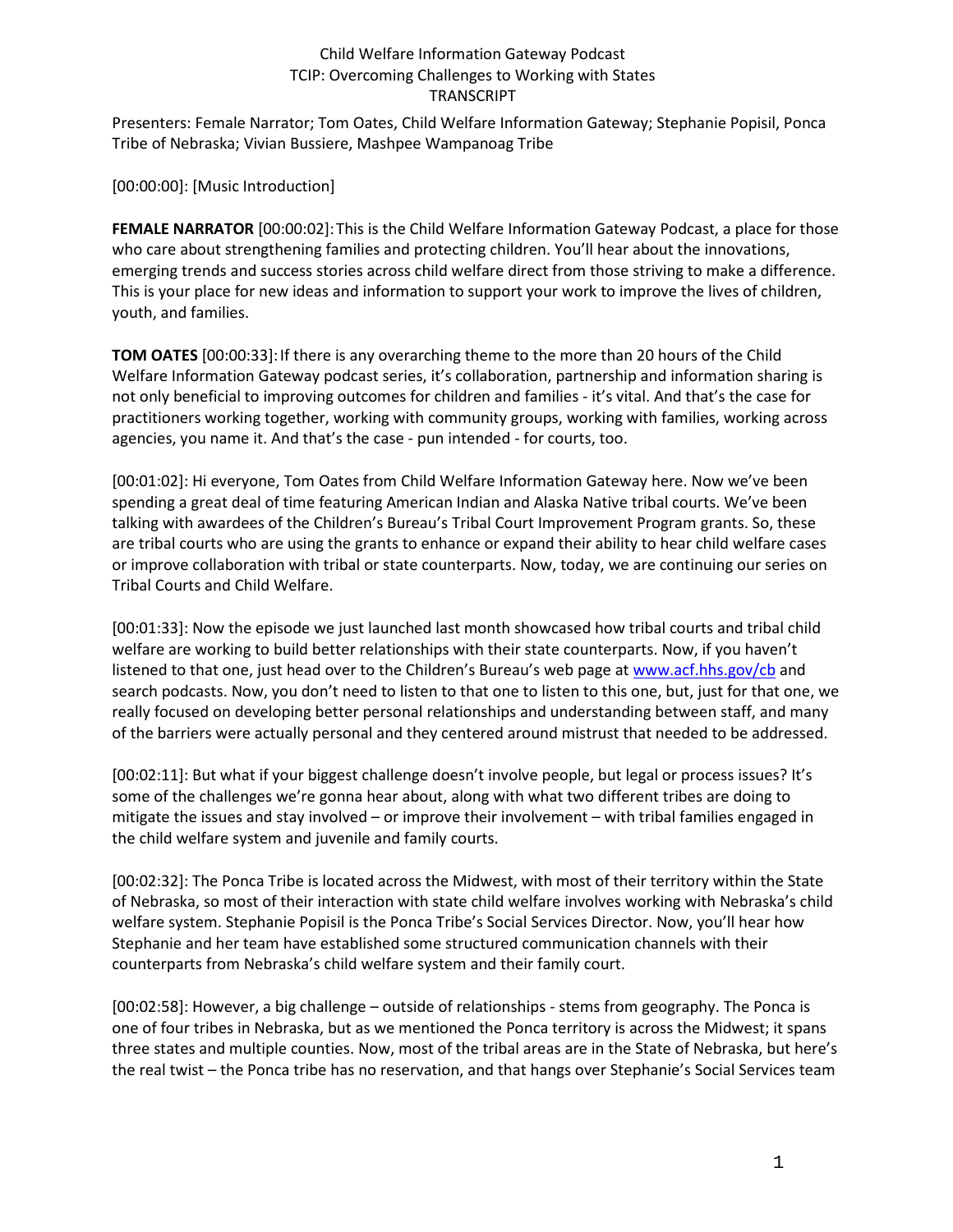when creating an effective relationship with Nebraska's Child Welfare services and the courts to ensure consistency of services for the tribal families they serve.

**STEPHANIE POPISIL** [00:03:36]: So, that was one of our, our largest concerns, was just not having a reservation and the other three tribes that are in Nebraska do have a reservation. So, having that reservation boundary allowed easier contracts and agreements to be arranged with the state. And so, those other state, those other tribes, their boundaries for investigating and working child abuse and neglect cases are pretty clear.

[00:04:13]: So, with the Ponca Tribe and just having twelve counties - and those are contiguous counties, those are counties that are spread out throughout the eastern part of and northern part of Nebraska. So that's one of our largest concerns and just trying to figure out if there was going to be a, an agreement what that would look like, how not having a clear boundary per se would allow the Ponca Tribe to exercise the jurisdiction over Ponca families involved in the child welfare system.

[00:04:55]: So, we started having those conversations probably within the last ten years and then there's been some turnover at the State of Nebraska and there's been some turnover at the Ponca Tribe in my position and so those, those conversations have kind of stalled a little bit, but there still is willingness to move forward with those, those contracts and those discussions, it's just determining if the Ponca Tribe would have a child welfare agreement, what that would look like and when the Ponca Tribe would, would come into that investigative process.

**TOM OATES** [00:05:45]:What have been the big sticking points then, through that kind of - and it sounds really, really nebulous, unfortunately, both in a geographic sense and in a jurisdiction and legal sense what have been the biggest sticking points that you've found in, in trying to establish a working relationship?

**STEPHANIE POPISIL** [00:06:04]: I think one of the largest ones was, is just trying to figure out how we would identify and accept those cases that involve Ponca families and we wouldn't want to delay a process at all - but trying to figure out how quickly we could get the, a Ponca family identified so that if a case would then be taken over by the Ponca Tribe of Nebraska then just being able to do that in a smooth fashion so that there's minimal impact.

[00:06:43]: The, one of the other biggest takeaways is even though we don't have this contract or agreement with the State of Nebraska, the Ponca Tribe is allowed to participate in any of their child welfare trainings that they offer for free. If the, when a new worker comes on board for the State of Nebraska, that person goes through about a six-month training process - it's not completely all that period of time, but it's a week here, a couple days here, another week here - and so, they've offered us that accessibility, as well.

[00:07:27]: So, the Ponca Tribe case managers get that same case management training that those child protective workers are getting in the state and so that has been helpful that if this agreement or contract ever comes about, then the workers at the Ponca Tribe know what the lingo is, they know what the access is, they're going to go through those same processes that the state would go through so that there's some continuity and consistency that's there.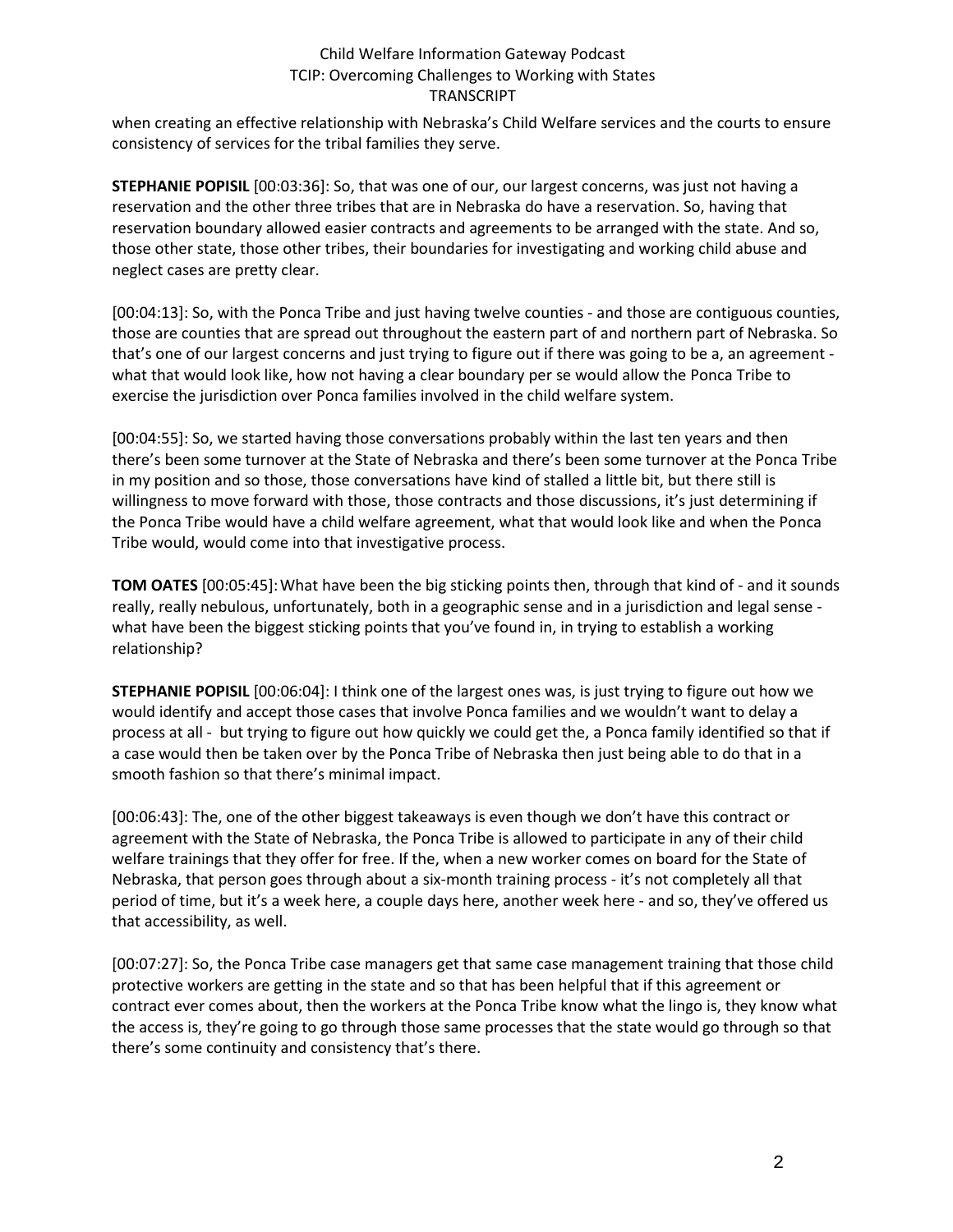**TOM OATES** [00:08:09]:There's also a level of understanding that, that the Ponca Tribe caseworkers have for, kind of, what happens on the other side of the fence, what happens when a family is involved with the state. Knowing that, what have you, what have your caseworkers then been able to do to, kind of, I don't know, make their presence known or to maintain involvement in those relations with the state, and kind of, ensuring that the communication and that process continues to happen when, when maybe a family's working with the state?

**STEPHANIE POPISIL** [00:08:43]: It is incredibly helpful for us when a family, if a family contacts us first rather than a state worker, if a family contacts us first and they're talking about what they're experiencing with the state, then the workers that have gone through that training understand where that family is, and when and by what words they're using, then since that Ponca Tribe worker's already gone through the training, then they have an idea, oh, that's where you are.

[00:09:20]: And then, just being able to reach out to that state worker and have that understanding of this is the next step and this is a possibility. And so, it helps when the case is closed, and the state is not involved any longer, then the workers, the Ponca Tribe workers have such a huge understanding of what resources and services the family is already accessed and then what services are still out there. So, they have an idea - by working closely with the state worker - they have an idea of well, this is the therapist that the family's already gone to for three years, or this is the therapist that they had that didn't quite work out the way we wanted them to and so now they've switched to this other one.

[00:10:18]: So, it's a, it's a kind of a two-way street where the Ponca Tribe worker really gets right in there and understands the needs and challenges of the family, but then also is able to identify future community resources and services that are available to that family and any other family.

**TOM OATES** [00:10:44]:Yeah, having that full understanding of what the family requires, what the family's already gone through and their experiences there has to be incredibly valuable. So, is there a structure to that relationship between the Ponca caseworkers and, and the state caseworkers? Is there a, you know, a communication schedule or a reporting schedule back and forth? How does that relationship work?

**STEPHANIE POPISIL** [00:11:09]: I have really explained to the Ponca Tribe workers that they really need to be reaching out to the state workers and while some may think that it's a state responsibility, again, it is a two-way street, and the Ponca Tribe needs to take on that responsibility as well in reaching out. The expectation is that family team meetings, home visits, any staffing, court hearings - all of those specific individual meetings that involve the family, the Ponca Tribe needs to be a part of.

[00:11:47]: And, so, for the most part, we are able to attend those in person, but there is some times where we have things that end up getting double booked, or something like that, we have participated over the phone, but I would say 95% of the time we're doing those meetings face to face and we recently, within the last month, probably, have implemented that every Monday, the Ponca Tribe worker will email the state worker that's assigned to the individual cases and ask if there is anything new that's happening with the case, if there's anything coming up for the week - just to keep those lines of communication open and I'm included on those emails and we have been getting a really good response back from those workers.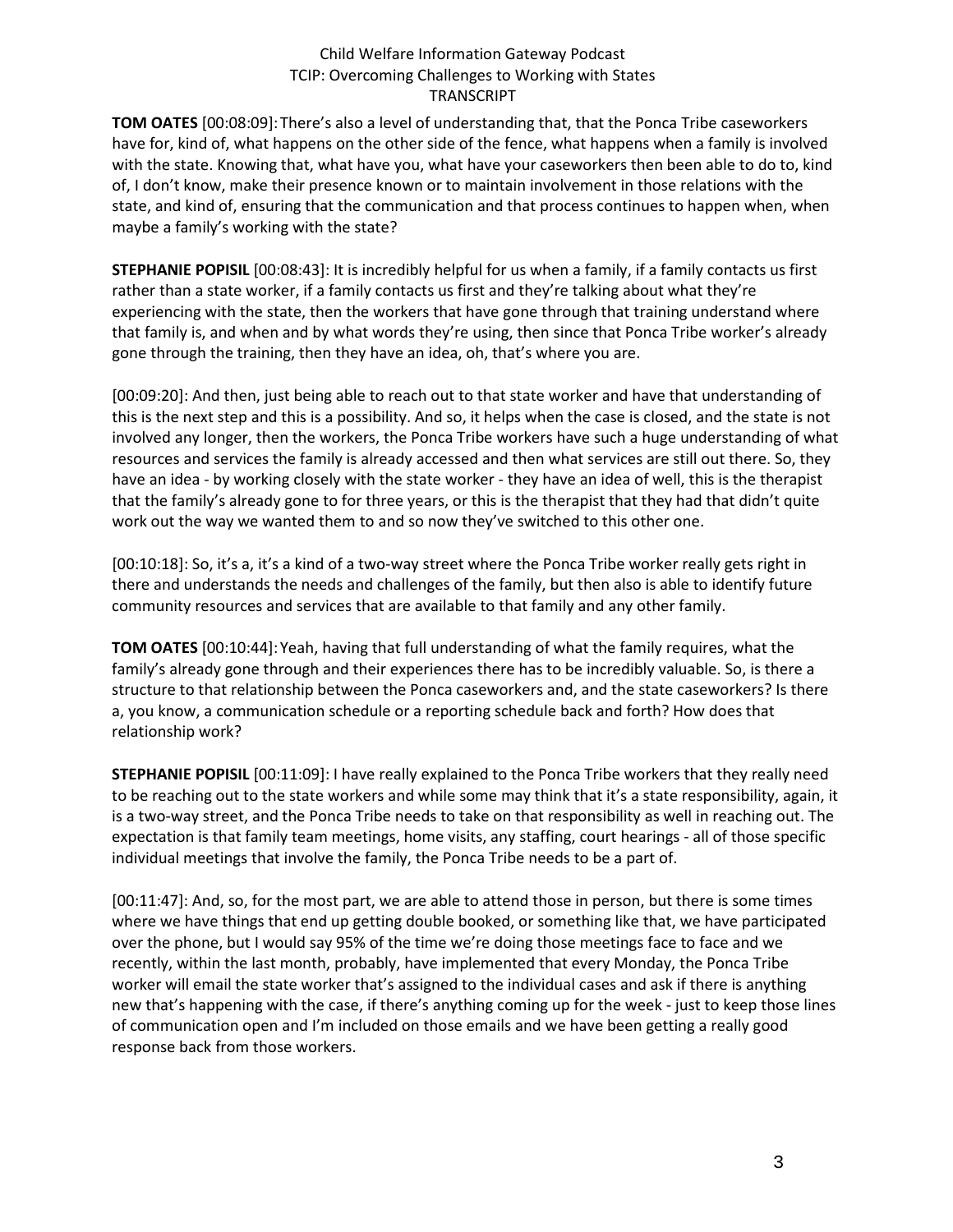[00:12:50]: Just like anything else, everyone's busy, so trying to pick up the phone or calling at the right time or calling in the middle of a court hearing when someone can't answer, and just, the volume of calls that everyone gets, we found that this email process is a lot smoother, our response rates have greatly increased over phone call messages that something then that's in writing and it can go into the file.

[00:13:22]: We also have implemented case staffings with the State of Nebraska, and that is on the first Friday and last Friday of each month - and the case manager just needs to attend one of those days, whichever date works better for them - but we have meetings that on the first Friday and the last Friday and the case managers for the state then call in and myself and the Ponca Tribe ICWA specialist and then the state ICWA specialist are all on the phone and we are just having a quick conversation.

[00:14:07]: It's five to ten minutes at the most, just what has happened, is there anything that the state is needing from the tribe, it's a way for the tribe to talk about any new program, to talk about any recurring program. We've used, we'll use November and December to talk about if there's any Ponca member holiday gatherings and being able to say, hey, reminder, could you let the foster family know that on whatever day there's going to be a Christmas dinner so that then the kids can go and the foster parent can go, just to meet some additional people. So, we've implemented that, as well, and that has had a really good response.

**TOM OATES** [00:15:00]:What have you seen, then, from the outcomes of all this - from, from your staff, I'm not sure if you've had any reaction from the state and from the families. How has this, how has this impacted, this, I guess, new format, or this change in relations, how has this, what are the, what are the outcomes that you're seeing?

**STEPHANIE POPISIL** [00:15:17]: From my point of view, it really seems to have opened up the communication barrier, we're getting a lot more things on our calendar more quickly, we are getting higher response rates to court hearings and family team meetings and it seems like before that was kind of us to keep track of those dates, but now we have those dates coming in from so many avenues that it just is easier and the Ponca Tribe case manager and the state case manager seem to have a lot better relationship because they're communicating more often and it's not just I've seen you and then in six months, I'll see you at the next court date, it's kind of, it's a recognition and it's, it's really helped plan for the families and I would hope, looking in the future, that those would, that these activities would cross your fingers - close cases faster because there would be that, that collaboration and working together.

[00:16:37]: Obviously, there's no way to say that right now, but that would be my hope. And from what I've heard from the workers is that at the beginning it was, I don't have time to call in once a month on a Friday, or I don't have time to answer an email every Monday - but from what I'm hearing is that it's really just been, it doesn't take long, it doesn't take any extra time, it maybe even takes less time than playing phone tag so often. It's just, it's been very helpful to have that level of communication.

**TOM OATES** [00:17:26]:So, Stephanie and the Ponca tribe are working to leverage communication to ensure services and cultural connections are maintained for tribal families, yeah, sometimes communication can be a barrier in itself. But, the Mashpee Wampanoag Tribe, they've been working on something a little different. They have been working with the State of Massachusetts to develop a compact - a legal document - to enable the tribal court and ICWA departments to be involved within State ICWA cases.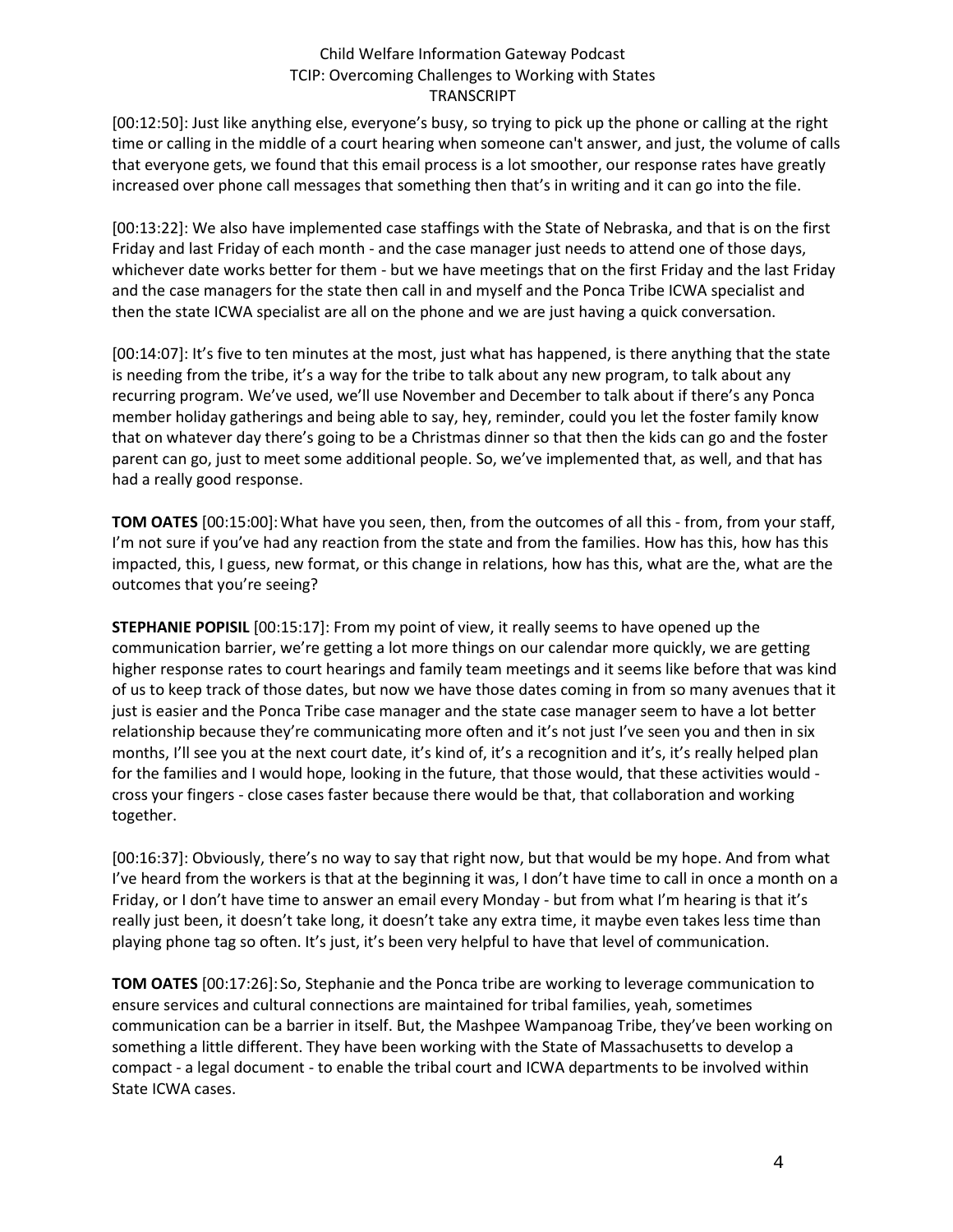[00:17:53]: For those not familiar, a Child Welfare Compact is a government-to-government agreement – in this case between a state and a tribe or a tribal organization. They establish a framework for tribes to provide child welfare services and recognize the tribes' inherent sovereign authority to serve their citizens. Compacts define the services to be carried out by tribes and tribal organizations in a defined jurisdiction or service area. Now, key aspects that the Mashpee Wampanoag Tribe and Massachusetts have gone back and forth on are trying to establish a clear understanding of ICWA and how the Federal law establishes tribal involvement and connections in child welfare cases that are within the state court.

[00:18:37]: Vivian Busierre is the Tribal Court Administrator and the Chair of the tribe's Elders Judiciary Committee. Now, she shared with us some the steps involved up to this moment, in fact, in working toward finalizing this compact. It is sensitive, and it is a challenging subject – with updates, as you can hear, that happened right up to the moment we recorded our interview.

**VIVIAN BUSSIERE** [00:18:59]: We started our compact with the state any years ago and they never did anything with it. Well, we had some internal problems - they were straightened away, we developed the compact internally, we sent it to the state and the state sat on it for years, you know, like we didn't matter. So, we had legal push it and plus this grant helped us to get legal to push it. And, we finally got a response from the state and the state met with us this past, this last year of the grant and actually sat down with us - probably the past year and a half of the TCIP grant - actually came and met with us every two weeks to go over that compact, to talk about what the tribe was looking for and how much the state was willing to give.

[00:19:51]: We learned a lot about the state and the state wasn't very respectful of the ICWA law and thought they did a better job and couldn't understand why the feds had said this has to be done, this has to be done, this has to be done. So, we did, there was a lot of head-butting initially with the state because they didn't understand. I don't think the state truly understood the ICWA laws themselves.

[00:20:19]: You know, they were under state law and for them, state law made more sense. As a tribe, we were looking at the ICWA law and how it pertained to Indian children. So, when we had our meetings at one point, they were asking us to do things that were totally against the ICWA, the ICWA guidelines and the ICWA law and at one point, we had to walk out of the room to discuss something before we could go on discussing with them.

[00:20:53]: The other issue - every time we brought something up, we would get the response, oh, that's a, that's a union issue, we don't know if we can do that because the union. When we're asking for training for the caseworkers in ICWA law, it's a union issue. And I sat down and I'm thinking, who supersedes here, the federal government or the union? I mean, these people need to know the laws, right, federal laws, as well as state laws. Particularly the federal law when you're working with Indian tribes.

[00:21:27]: So, yesterday, they were at the training and interestingly enough, the attorney who kept challenging us on what we wanted in our compact was there and he said, "boy I'm glad I came here today, because you know what, I've learned a lot, it's really opened my eyes." Yay. So, now maybe they'll you know, get serious with the compact and work with us.

**TOM OATES** [00:21:57]:Well, how important has that been to establish, really, for both sides here, an understanding of not only what ICWA is, but the role it plays and, really, the power that it has where it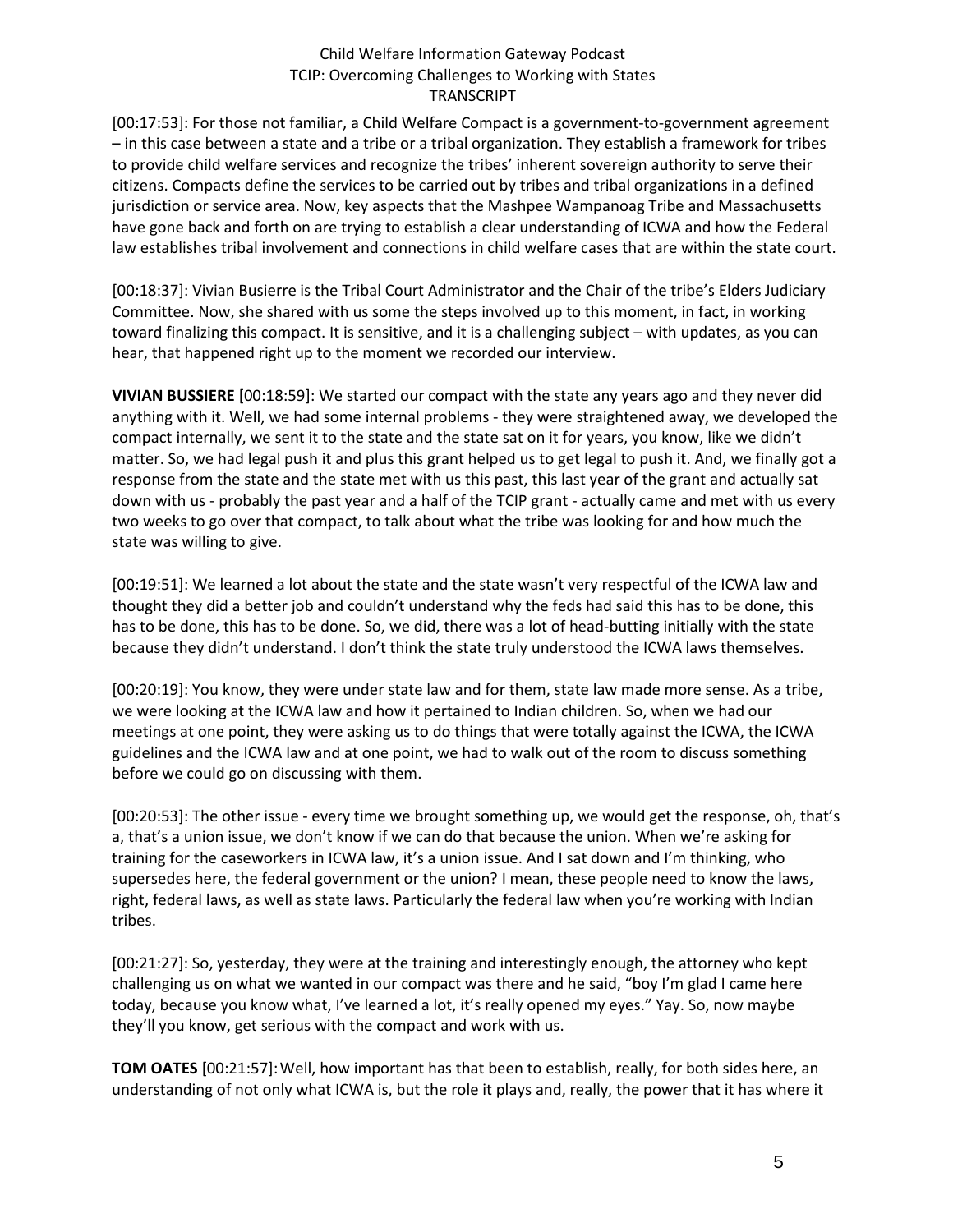sounds like one counterpart, the state, looks at it as either just guidance, or something outside their realm as they're dealing with state laws. Meanwhile, the tribe has prioritized ICWA, rightfully so. So, how important - not just to, to say, hey, here are our processes and here's what we do versus here's what you do - but actually establishing, you know, how these are prioritized or what supersedes what. How much of this was just education?

**VIVIAN BUSSIERE** [00:22:41]: Well, I think a lot of it needs to be education, but if you're, if you're unwilling to be educated, then it means nothing. You see, the State of Massachusetts only had one other recognized tribe and that was the Aquinnah Tribe, Aquinnah Wampanoag - they were over on the island - but they signed away half their rights, they had the state take care of all their ICWA cases.

[00:23:05]: Well, the Mashpee Wampanoag Tribe didn't sign anything away, you know, so, we want our rights, we want our children, you know, we want to make sure that our children are being looked at under federal law, the ICWA law, they're being protected. We've had problems with the state as far as our children go. I worked briefly for the ICWA Department - I'm a licensed social worker - so, I consulted with the ICWA Department some years ago and what I saw the state workers doing with our people and how they treated them was - because they didn't know the law - was horrendous.

[00:23:58]: And I knew it stemmed from ignorance because they weren't being trained, why, because Massachusetts never had to deal with it before, really. You know, I think they were probably taking the Aquinnah kids and running them through the state guidelines, whereas with Mashpee, that, that wasn't good for us. You know, federal law is federal law and the Aquinnah kids should've been treated under ICWA, you know.

**TOM OATES** [00:24:28]:So, in your mind, what does a successful relationship between the tribe and the state require?

**VIVIAN BUSSIERE** [00:24:35]: One's the compact, you know, because the compact says to them, hey, we really do have a right to intervene with our kids, this is our right with the ICWA law, this is what we want from the state as a sovereign nation. Nation to nation, or state to nation. You know, this is what we need, this is what we want to keep our children here, to keep our children tribal and to make sure all their needs are met. That's what we want.

[00:25:07]: And, when the state - which, I think they're coming around, however they drag their feet, this compact's been going on for a long time - I think when they finally come to the point where they're willing to sit down with us, right now, the compact's in their court. They're looking at it, you know. They need to look at it and come back to us. You know, I think as Indian tribes, we're kind of, the last priority. We're really not that important. But, we don't see it that way.

**TOM OATES** [00:25:46]: So, as you can hear, overcoming these structural barriers can be time consuming and frustrating. But as we mentioned at the top of the episode, collaboration, partnership and developing a shared understanding are vital to improving the outcomes of the children and families served.

[00:26:03]: My thanks to Vivian Busierre from the Mashpee Wampanoag tribe and Stephanie Popisil from the Ponca tribe of Nebraska for being willing to have, frankly, a frank and open discussion. Which is what we've found across the board from all of the Tribal Court Improvement Program grantees. More